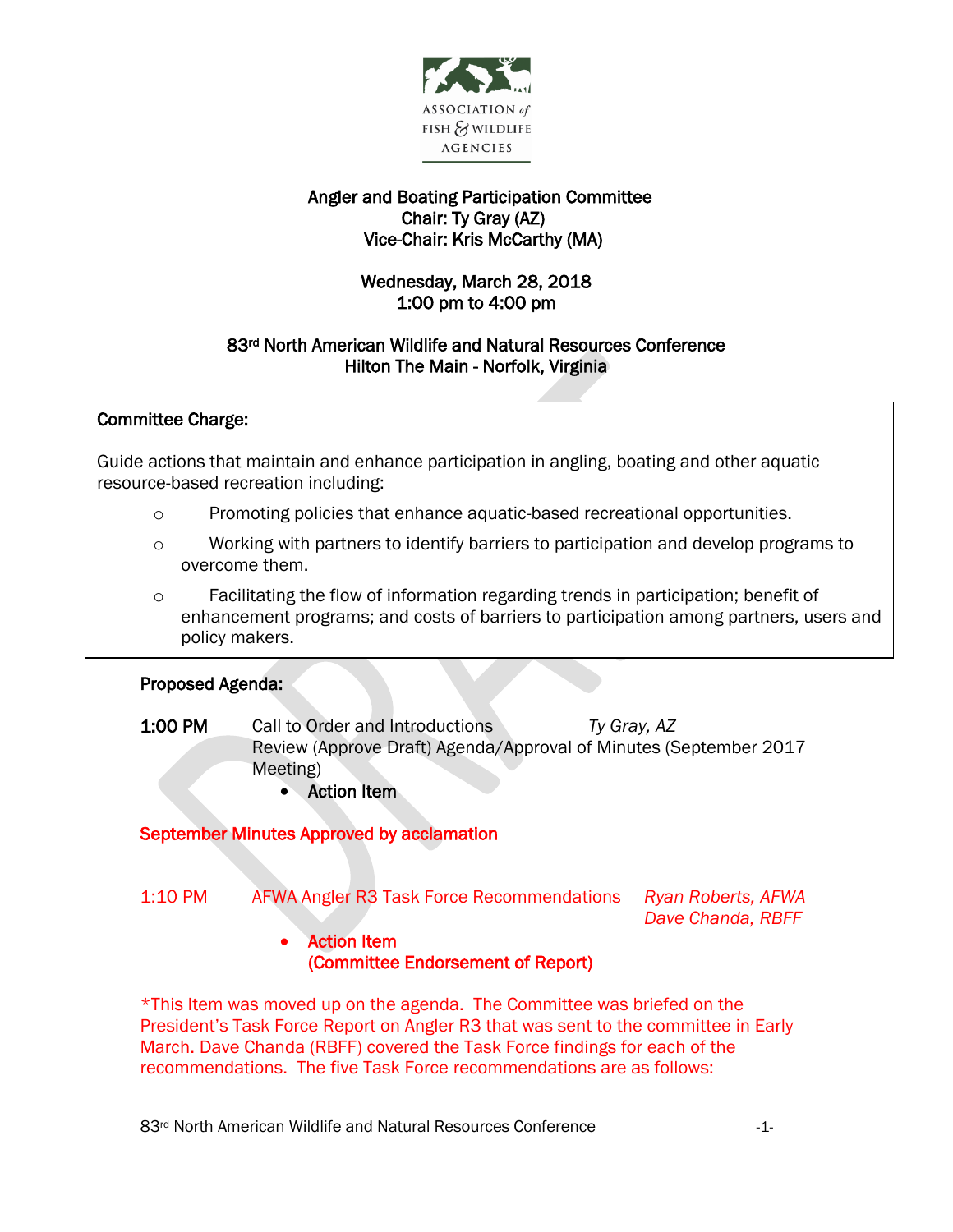- 1. Commit to developing an angler R3 plan which identifies desired outcomes and objectives.
- 2. Commit to reallocation of sufficient agency resources (staff and funding) to ensure that initiatives to recruit, retain and reactivate anglers can be successful.
- 3. Commit to establishing a full- time Angler R3 Manager.
- 4. Commit to Customer Relationship Management (CRM). Develop a complete system/database (electronic or other mechanism) to track and communicate with all agency customers.
- 5. Commit to establishing a repository/clearinghouse where state agencies can share angler R3 efforts to include programs that were a success, as well as those that did not achieve the desired results, so that successful R3 efforts can be replicated.

The Committee received some questions regarding the findings, but ultimately endorsed the report as a good guidance tool to be forwarded to the AFWA Executive Committee for approval and to move the Report to the AFWA Directors Business Meeting for Approval.

Committee Action: Endorsement of AFWA President's Task Force Report on Angler R3

## 1:30 PM Threat of AIS to Access *Pat Conzemius, WF* (Informational)

Fact sheet distributed (Included in Committee Distribution). Changed some of their messaging related to Clean, Drain Dry. Statistics now available directly related to Aquatic Invasive Species (AIS) impediments on Waterways. There have been closures at lakes due to AIS in MN and this seems to be something that could become a concern nationally. Pat providedhis contact information if there is anything in your state directly related to AIS closures to please contact him. Pat's email address is: [pconzemius@wildlifeforever.org.](mailto:pconzemius@wildlifeforever.org)

Arizona Fish Chief Chris Cantrell, discussed challenges with AIS in Lake Havasu.

Fact sheet discussed a CD3 Machine to respond to AIS threats. It was mentioned that the cost of the machine \$25,000 and has a 7-10 year life span.

| 1:45 PM | Aquatic Resources Education Assoc. Update | Barb Gigar, IA |
|---------|-------------------------------------------|----------------|
|         | (Informational)                           |                |

83<sup>rd</sup> North American Wildlife and Natural Resources Conference  $\sim$  2-2-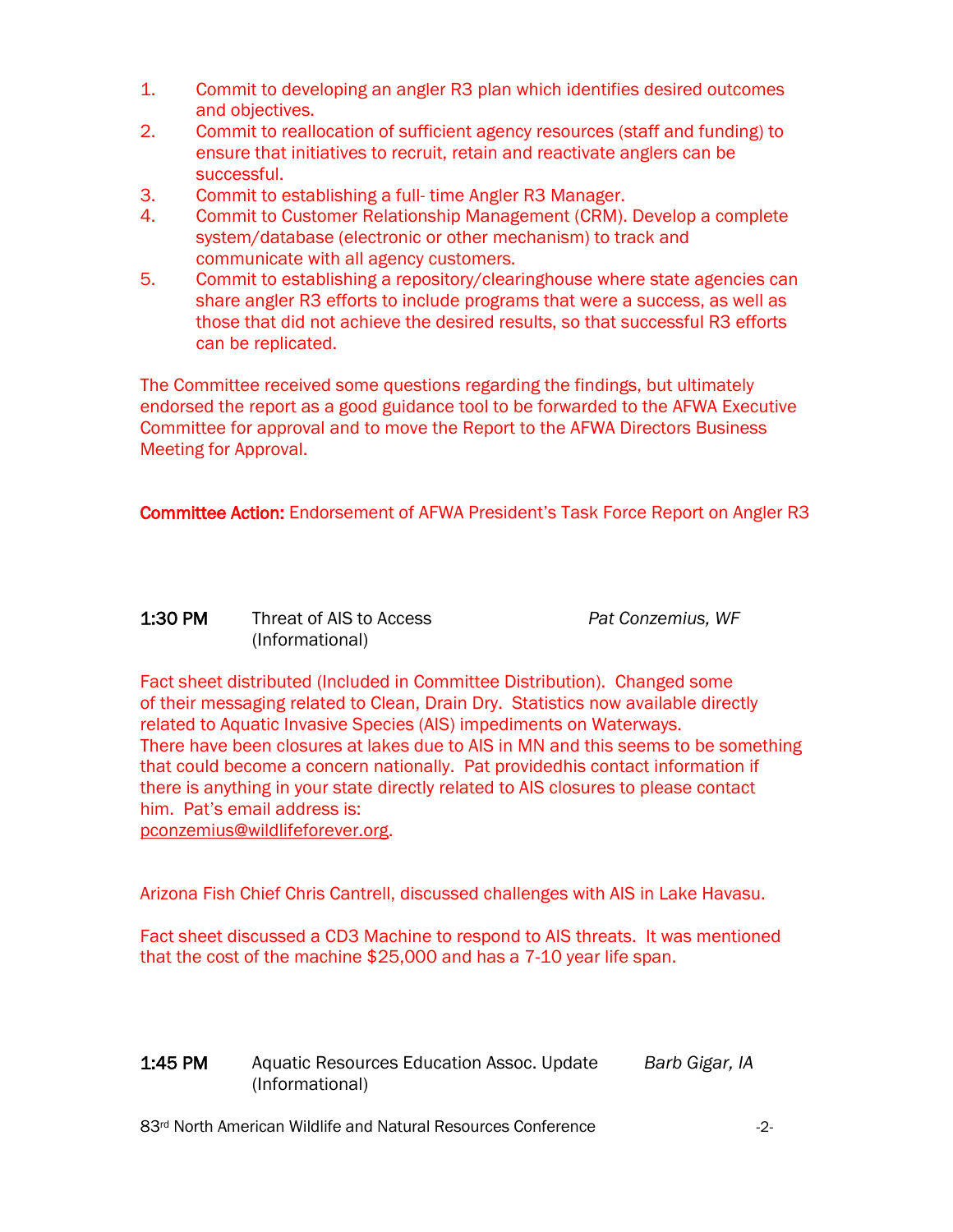Barb Gigar, briefed the Committee on some of the new things going on with the Aquatic Resources Education Association (AREA). Barb also highlighted the upcoming AREA Conference from October 22-26 in Lake Tahoe, CA. More information can be found here: <https://areanet.org/>

### AREA TRAINING CONFERENCE:

FROM RIPPLES TO WAVES, AMPLIFY YOUR AQUATIC EDUCATION PROGRAMS Aquatic Educators from state, federal, industry and non-profit organizations are invited to the 13th Biennial Aquatic Resources Education Association National Conference at Granlibakken Lodge in Lake Tahoe, CA.

The AREA Training and Conference provides quality professional development for educators and leaders in our unique field of aquatic and angler education. Learn about best practices for aquatic education; recruitment, retention and reactivation (R3) for anglers; how to amplify your programs to reach youth, young adults and families.

2:00 PM RBFF Informational Update *Stephanie Hussey, RBFF -* State R3 Efforts (Informational)

Presentaion included in Committee Sendout. Presentation was moved on the agenda Until 2 PM. Stephanie Hussey higlighted some figures from the 2017 Special Report on fishing including:

885 million total fishing trips in 2016 2.5 million new fishing participants in 2016 11% increase in the # of Hispanics participating in fishing 3% increase in the # of youth ages 6 – 17 participating in fishing

New participation stats from National Survey:

Participation up 8.2% in the last 5 years Participation up nearly 20% in last 10 years Highest participation # since 1991

Numbers highlighted from NMMA Boating Participation Survey:

71.5 boating hours per season 17 million first-time boating participants in 2016 32% of first-time boaters were Hispanic 8.5 million first-time participants were children under age 18

### Highlights regarding RBFF engagement with States:

83<sup>rd</sup> North American Wildlife and Natural Resources Conference  $\sim$  -2-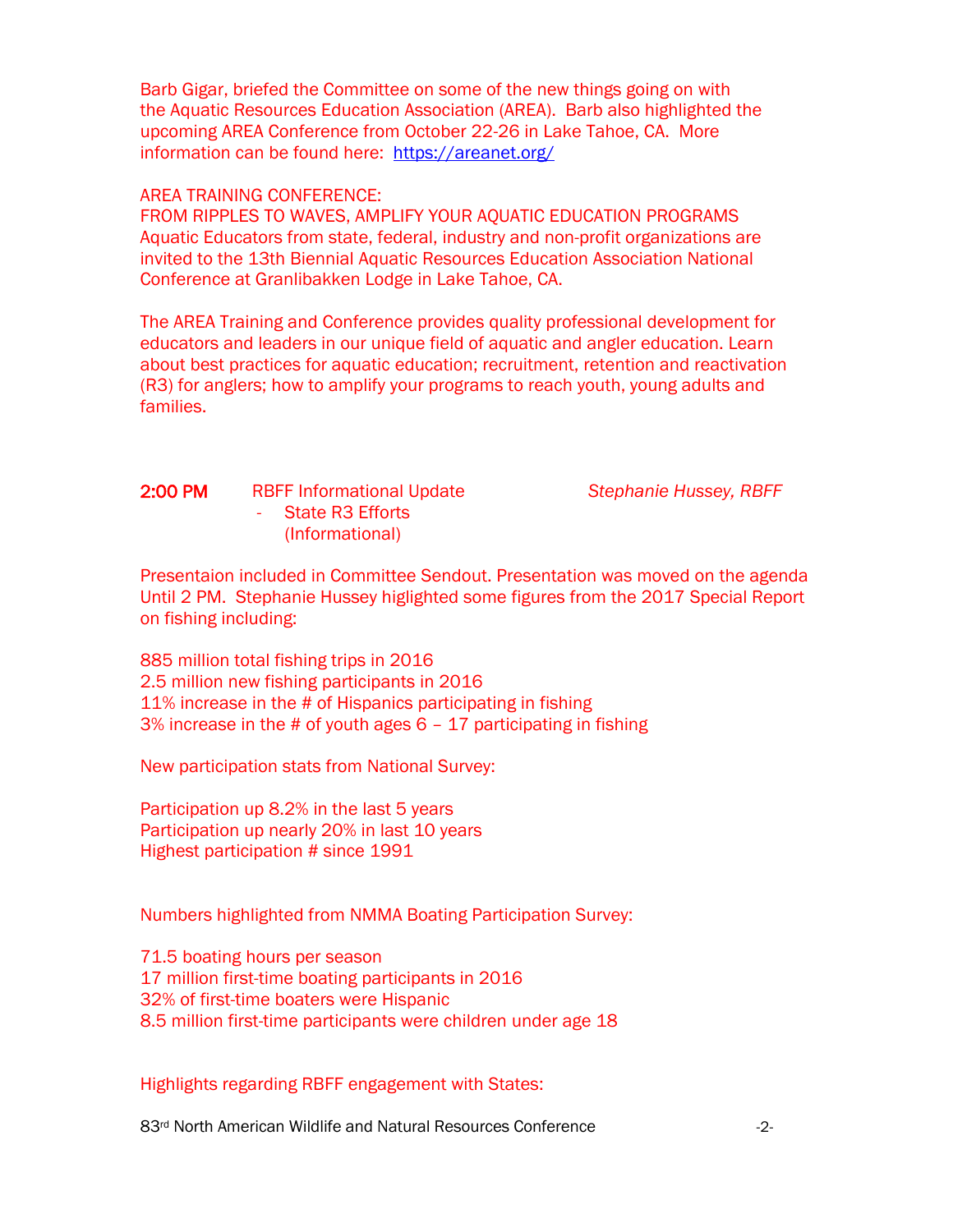RBFF Anually hosts a State Marketing Workshop. Also has developed a planning guide document that is a resource for state agencies. It includes:

Overall R3 planning considerations Marketing planning aspects Worksheet to assess current angler R3 efforts

RBFF is also working on providing additional R3 Resources for states, including:

Hired consultants to help provide state agencies with R3 planning support (DJ Case & Associates; Matt Dunfee/WMI):

R3 Workshop facilitation, R3 plan writing and development, Review of draft R3 plans

RBFF will also be involved in a professionals offering on R3 this Summer at NCTC:

Partnered with NCTC/USFWS, MAT/AFWA, CAHSS and WMI to develop and offer R3 training, Budgeted to support travel for state R3 coordinators to attend, Scheduled for June 11-14, 2018.

RBFF also discussed thier vision for R3, which included the below elements:

- Every state has an R3 strategic plan integrated throughout the agency, which
- includes a marketing component
- Every state has at least one R3 coordinator
- Every state commits sufficient funding to ensure R3 success
- Every state provides continuing education for marketing/R3 efforts

RBFF also has a website dedicated to R3: TakeMeFishing.org/R3

## 2:20 PM SOBA Update *Preston Smith, VA* (Informational)

Preston Smith provided an overview of the States Organization for Boating Access (SOBA) and discussed how SOBA can help states promote boating programs through Their organization. SOBA has been working in 2017 and 2018 on updating its Boat ramp inventory across several station. Boat ramp information up on [www.RBFF.com](http://www.rbff.com/)

Preston also discussed the upcoming SOBA National Meeting in Duluth, MN (September 2018.) details on the meeting include:

## SOBA's 2018 Annual Boating Access Conference

83<sup>rd</sup> North American Wildlife and Natural Resources Conference  $\sim$  2-2-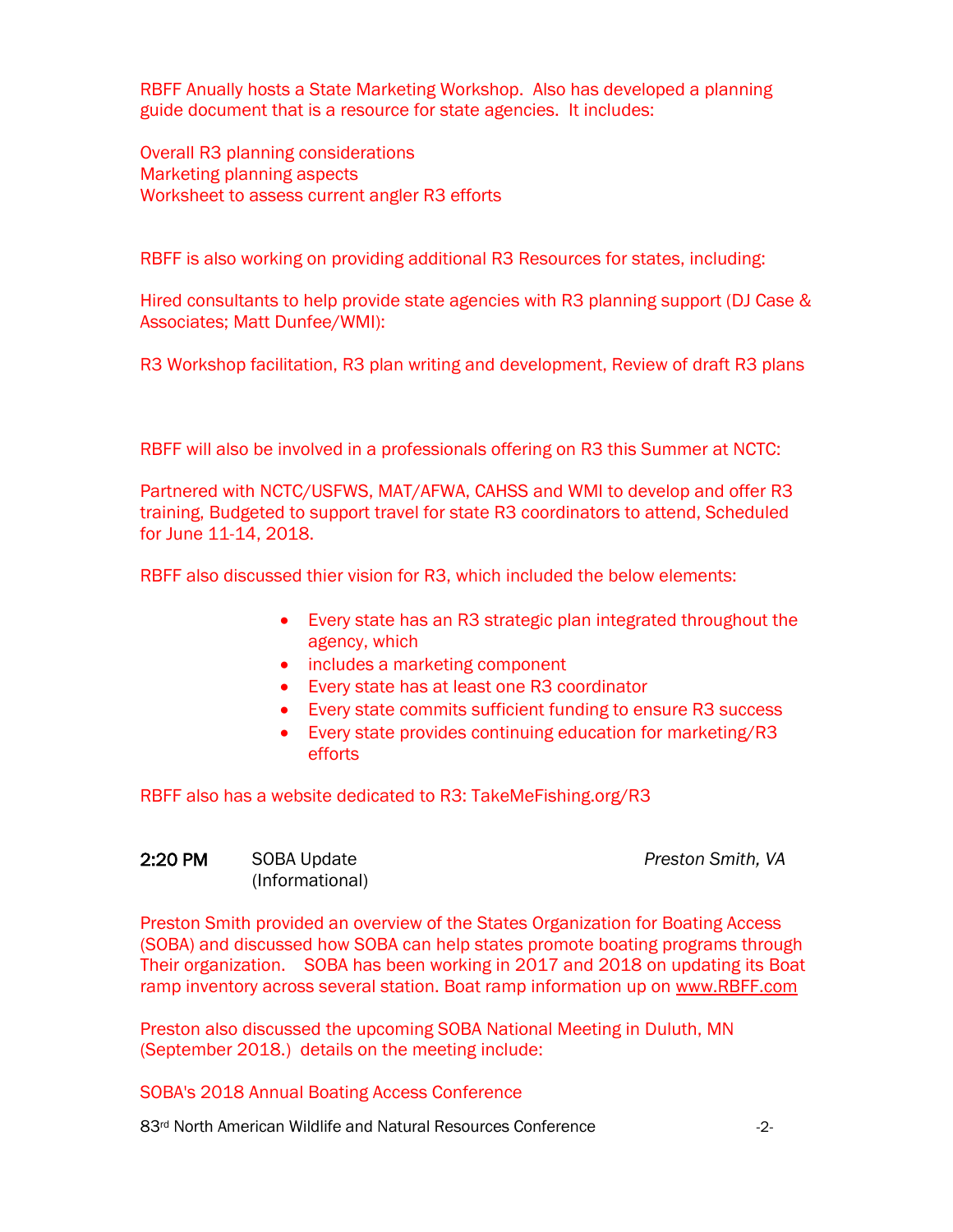Access is the Bridge to Superior Water Recreation Experiences

September 24 – 27, 2018

The Holiday Inn & Suites Duluth Duluth Entertainment Convention Center (DECC) Duluth, Minnesota

SOBA's 2018 Annual Conference will be held at the DECC in Duluth, Minnesota.

Registration is now open! For more information, please visit: <http://www.sobaus.org/conference/conference13.html>

The conference theme is "Access is the Bridge to Superior Water Recreation Experiences." This theme was chosen to reflect how important access is to people's enjoyment of water. Lake Superior, one of the world's largest freshwater lakes and the greatest of the great lakes will provide a stunning backdrop to the conference. We will highlight challenges in developing and maintaining boating access and will provide the opportunity to showcase products, services, and solutions designed to meet those challenges.

| 2:35 PM | <b>Participation Survey Updates</b> | Rob Southwick, SA |
|---------|-------------------------------------|-------------------|
|         | - Economic Impact Report (ASA)      |                   |
|         | - Data Dashboards                   |                   |
|         | (Informational)                     |                   |

Rob Southwick provided an update on the sport fishing and Boating industry and discussed an ASA grant that Southwick and Associates is working on related to surveying customers and capturing information from R3 related events to gauge if events were successful. Southwick and Associates has identified events and is working with states on capturing information. This information will likely provide great information for states to use. Rob also discussed developments with data dashboards and also indicated that at the end of April, National economic report will be released.

### 2:50 PM US FWS Sport Fish Restoration Program Update *Bob Curry, USFWS*  (Informational)

The Wildlife and Sport Fish Restoration Program (WSFR) will continue to promote a safe and welcoming workplace in support of an engaged, enthusiastic and knowledgeable workforce that effectively administers grants in accordance with our core values and applicable laws, policies, and regulations. In addition, WSFR will strive to implement the following priority actions in support of our FY2018 Program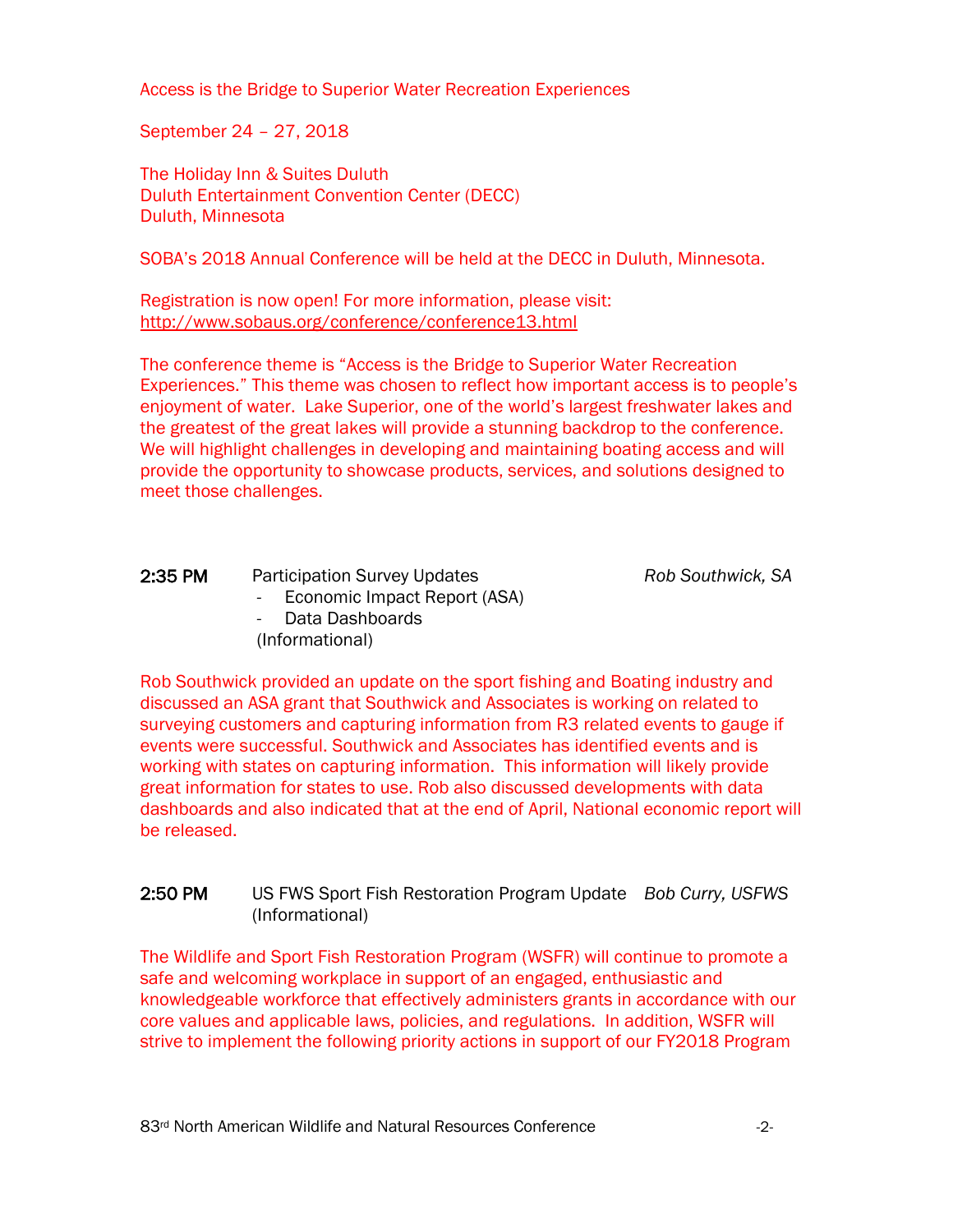Goals:

-Strengthen the WSFR Partnership by:

Working with stakeholders to utilize the Program Management Analysis to develop a shared vision for administration of the WSFR program;

Actively engaging with state and industry partners on issues of joint interest through informed participation on and leadership of: summits, committees, task forces, workgroups and trade shows; and Supporting partner efforts to recruit, retain and reactivate hunters and anglers.

-Improve the effectiveness and customer service of the WSFR Program by: Initiating specific management actions that will improve the effectiveness of the WSFR program; Effectively managing the TRACS enhancement, including the evaluation of opportunities for outside income;

Developing a program-wide strategy for improved internal communication; and Participating on the Service's Joint Administrative Operations Project Team as the Financial Assistance Lead.

-Enhance the WSFR Partnership's funding, support and relevance by: Completing the strategic communication planning process initiated in 2017 to include an outcome based implementation plan that will guide effective communication and messaging to various audiences; Assessing the cost effectiveness of the plan; and If cost effective, committing the necessary time and resources to implement the plan.

Shared vision for strengthening the WFSR program:

Program Management Analysis launched in 2016 Distributed Summary Report to State Directors in March 2018 Overview and next steps information presented at North American session Thursday morning

WSFR will work with stakeholders to develop shared vision

- NCTC is developing R3 training in partnership with AFWA MAT Team and support from RBFF, CAHSS & WMI.

Efforts are to improve access; support R3 efforts, and maintain or enhance SFR & WR funding.

Additional efforts include: -Determine R3 eligibility -Policy development -Coordinating with Fishing and Hunting Chiefs under Refuges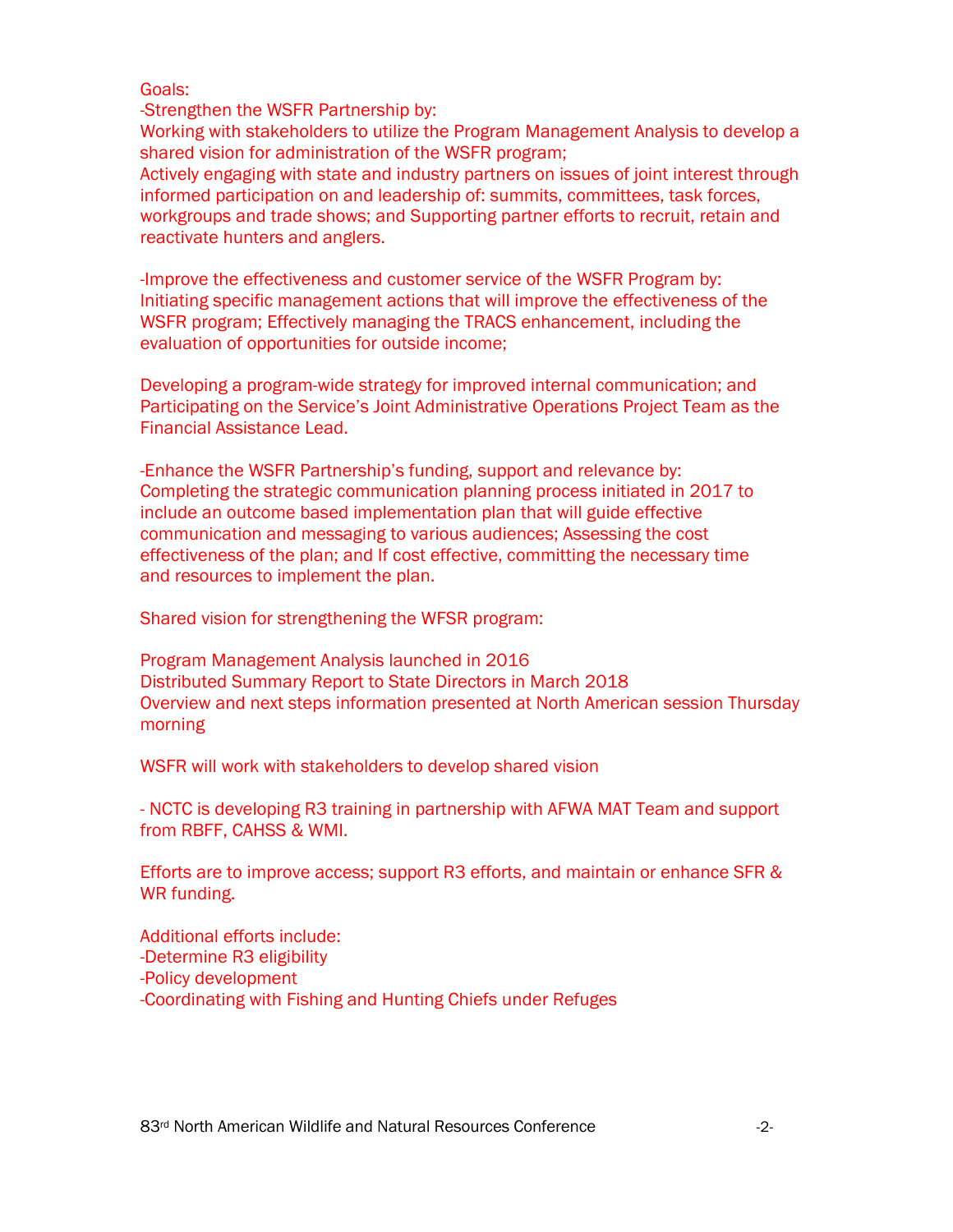2nd priority:

Navigating through Office of the Secretary of the Interior Review of Grants Training state and federal staff Regional Operations

We have been very effective at working with the Secretary's Office to obtain waivers for 3 our 3 biggest grant programs. This eliminates the month+ long review process so states can get money on the ground to manage resources and improve access.

Competitive grant programs > \$100K (BIG, CVA, NCW, SWG-C, TWG, MSCG) will require OS review

Land acquisition grants > \$50K require OS review

Another area we are striving to minimize WSFR review times are the Notice of Funding Opportunities.

NOFOs required by regulation for all grant programs Purpose of the NOFO – Inform applicants of the opportunity and requirements to apply for grants

NOFOs do not require OS review for 5 exempt programs For competitive programs, NOFOs were cleared by DOI just last week, and we will be posting these soon to receive applications under our six competitive grant programs: BIG, CVA, NCW, SWG-C, TWG, MSCG

These activities strengthen our Partnerships with States and we hope to continue our successes of promptly moving grants and NOFOs through the DOI review processes.

Training is one of our biggest strengths, and our training Center trained nearly 500 federal and state staff last year.

In the Regions is where most of the on-the-ground work is done, and like States, we have dedicated professionals moving the needle

This is a huge workload involving environmental compliance, fiscal review, eligibility determinations and state-federal collaboration

83<sup>rd</sup> North American Wildlife and Natural Resources Conference  $\sim$  2-2-WSFR Success in New Hampshire: New Hampshire's Fish and Game Department is using Sport Fish Restoration monies to fund their aquatic resources education program. They will deliver 60 Lets Go Fishing courses (ice fishing, fly tying, kayak fishing, fly fishing and basic fishing) this year to schools, parks and recreation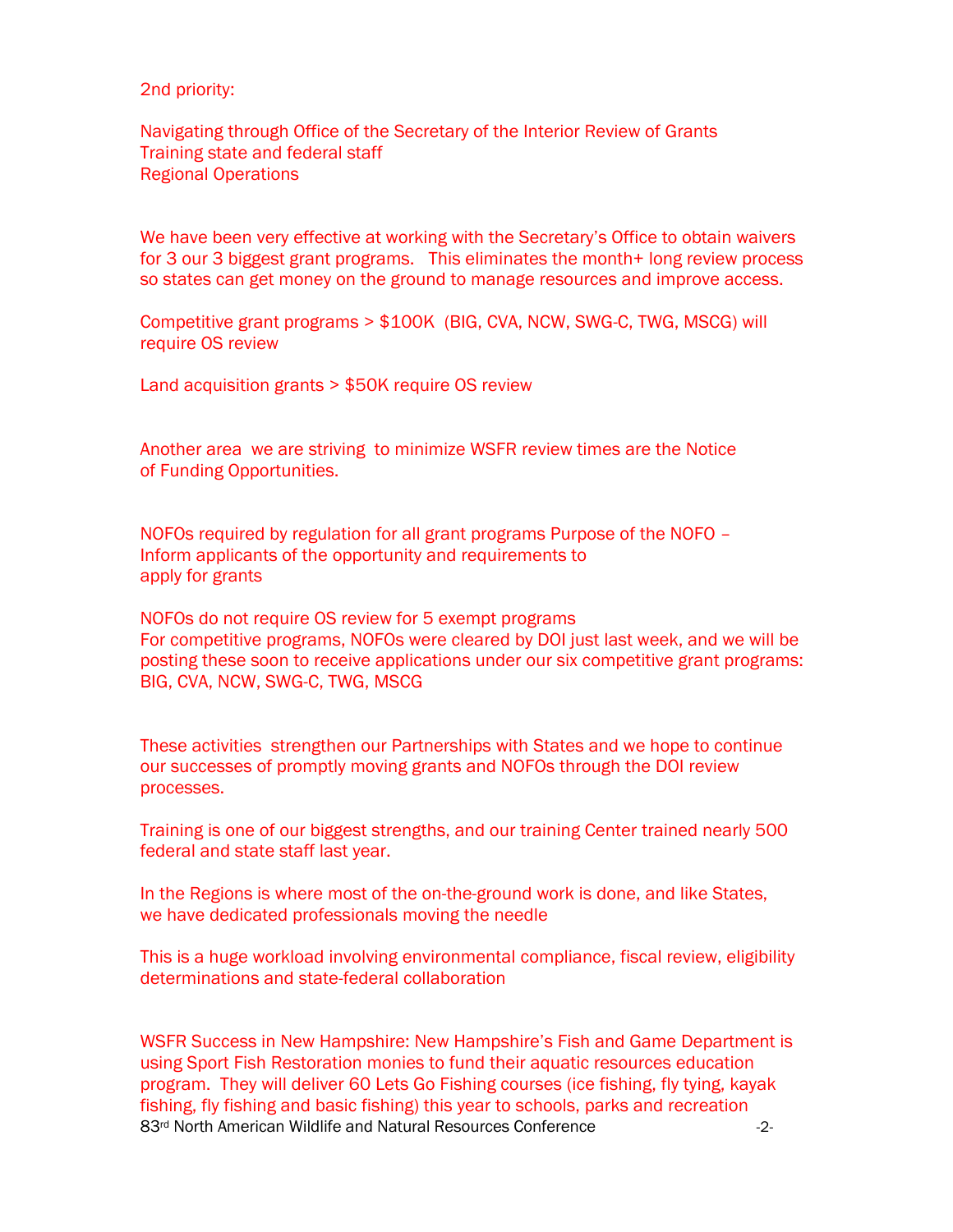Departments, Scout groups, 4H, and Becoming an Outdoors-Woman program with nearly 2000 participants (estimated). In 2013, bass fishing became an official high school sport in New Hampshire and is supported by the department and their partners. SFR funds will continue to provide funding to educate children in New Hampshire schools about fishing and aquatic resources, and to teach families to fish and enjoy the outdoors. Photo: New Hampshire high school students bass fishing.

WSFR Success in AK: The Alaska Department of Fish and Game, in partnership with the City and Borough of Juneau, recently constructed a new recreational boating facility in Statter Harbor which offers a double-lane boat launch ramp, boarding float, 100 trailer parking spaces, and 84 vehicle parking spaces. It replaced an old ramp originally constructed in the 1960's and upgraded in the 1980's. The old facility could not be upgraded to address the needs of traffic flow, parking, pedestrian safety and ramp function at low tides. Juneau is surrounded by the ocean so boating and sport fishing are important recreational activities. Many boats do not have marina slips and are trailered to one of a few boat ramps on the Juneau road system, and a popular location is Statter Harbor.

WSFR Success in DC: The Market Docks BIG project, located at the Wharf Marina in southeast DC, consists of concrete floating docks for transient recreational vessels ranging in length from 26 to 90 feet in a combination of slips and side tie berths. Shore power and water are available at each slip and a portion of the side tie berths. The marina provides 2,343 linear feet of dockage (24 slips plus 37 side tie berths) of which 88% (54 berths) are designated for transient boats.

WSFR Success with CVA in CA.: California's Clean Vessel Act Program created Pumpout Nav. It is a revolutionary new app that allows recreational boaters to find operational pumpout stations, flag non-working units, and access an array of outreach and education material. It is a tool agencies can use to monitor pumpout stations and report their findings. Although Pumpout Nav currently only has information for marinas in California, it was created with the intent to expand to other States beginning in 2018. California's vision is to make Pumpout Nav a national resource to help boaters find pumpout and floating restroom facilities in all parts of the U.S.

### 3rd priority:

- In 2016, WSFR received clarification on our ability to use administrative funds for outreach and communications activities.

- November 2016, WSFR Senior Management met to begin initial scoping of development of a Strategic Communications Plan by defining the project's purpose and desired outcomes.

83<sup>rd</sup> North American Wildlife and Natural Resources Conference  $\sim$  2-2-TRACS: - In 2016, WSFR received clarification on our ability to use administrative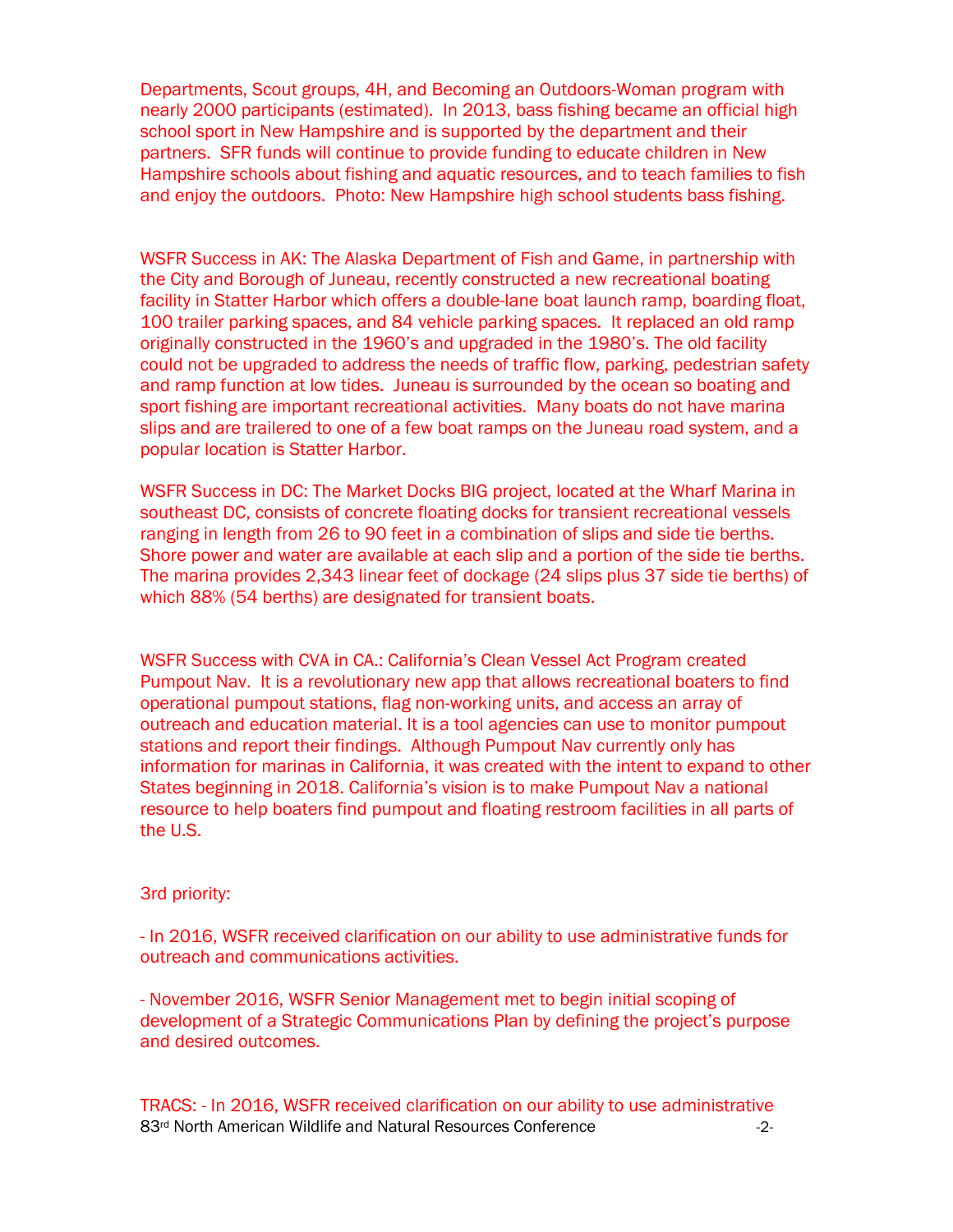funds for outreach and communications activities.

- November 2016, WSFR Senior Management met to begin initial scoping of development of a Strategic Communications Plan by defining the project's purpose and desired outcomes.

The National Survey conducted by U.S. Census Bureau Preliminary 2016 National Survey Report released August 2017:

102 million Americans fished, hunted or wildlife watched

Spent over \$156 B, equal to 1% of the Gross Domestic Product

First time estimating recreational target shooters (32 M), and recreational archers (12 M) in U.S.

FINAL National Survey Report scheduled to be released March 2018

50-State Surveys conducted by Rockville Institute State reports are scheduled to be released beginning in March 2018

National Survey Conducted by U.S. Census Bureau Estimates for United States and 4 States only (ME, MN, OK, VA) Data collected by in-person and telephone interviews Comparable to past National Surveys from 1991 – 2011

50-State Survey of Fishing, Hunting, and Wildlife-Associated Recreation

Conducted by Rockville Institute Estimates for all 50 States Data collected through mail questionnaire Should not be compared to previous National Survey estimates for trends due to different methodology

contact info provided:

Paul Rauch Assistant Director – Wildlife and Sport Fish Restoration Program (202) 208-5078 paul\_rauch@fws.gov

Bob Curry Deputy Assistant Director – Wildlife and Sport Fish Restoration Program (703) 358-2381 robert\_curry@fws.gov

83<sup>rd</sup> North American Wildlife and Natural Resources Conference  $\sim$  -2-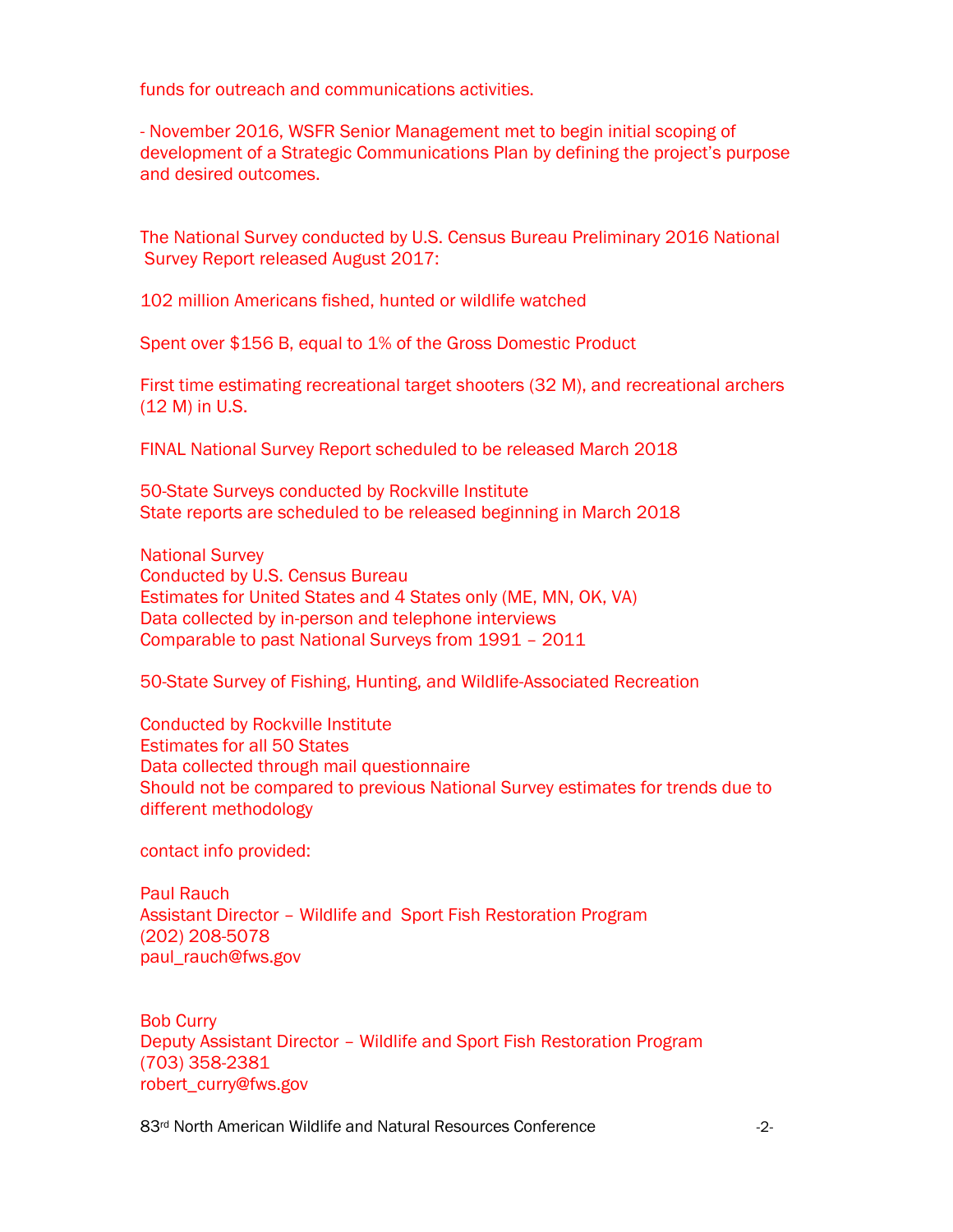## 3:05 PM 2018 National R3 Symposium Update *Samantha Pedder, CAHSS* (Informational)

Samantha Pedder provided an update on the National R3 Symposium that will be held in May.

Details for the event include:

The National R3 Symposium is the first nation-wide event solely focused on resources and partnerships needed to secure the future of hunting, angling, target shooting, and boating. This meeting is the premier venue for the outdoor community to advance the field of outdoor recreation recruitment, retention and reactivation (R3) in the United States. The National R3 Symposium will provide an unparalleled opportunity for agencies, industries and NGO's to share, learn and develop the limitless opportunities our community now has to accelerate the current state of R3 effort and impact.

Join us at the [Lincoln Marriott Cornhusker Hotel](http://www.marriott.com/meeting-event-hotels/group-corporate-travel/groupCorp.mi?resLinkData=Council%20to%20Advance%20Hunting%20and%20the%20Shooting%20Sports%202018%20R3%20Symposium%5ELNKFS%60CAHCAHA%7CCAHCAHH%6093.00%60USD%60true%604%605/21/18%605/24/18%604/30/18&app=resvlink&stop_mobi=yes) from May 21 – 23, 2018 and help us chart the path forward for the collective benefit of wildlife conservation and the American outdoor heritage.

A video was developed for the Symposium and can be found here:

<https://www.youtube.com/watch?v=sjXlQNqSysI>

3:15 PM The Future of Hunting and Fishing *Loren Chase, OR* (Informational) *Samantha Pedder, CAHSS*  Samantha Pedder and Loren Chase presented on a project that Loren has been working on for the Council to Advance Hunting and Shooting Sports. This project focused on trends and figures of both hunters and anglers (aging out of the sport) and how that effects license sales of state fish and wildlife agencies. More will be developed with this project in the fall of 2018.

## 3:35 PM Sport Fishing and Boating Partnership Council Update *TBA, USFWS* (Informational)

David Hoskins (FWS) provided an update on programs within the U.S. Fish and Wildlife Service, Fish and Aquatic Conservation Program. David updated the committee on the FAC program funding for programs across all of the programs for

83<sup>rd</sup> North American Wildlife and Natural Resources Conference  $\sim$  2-2-